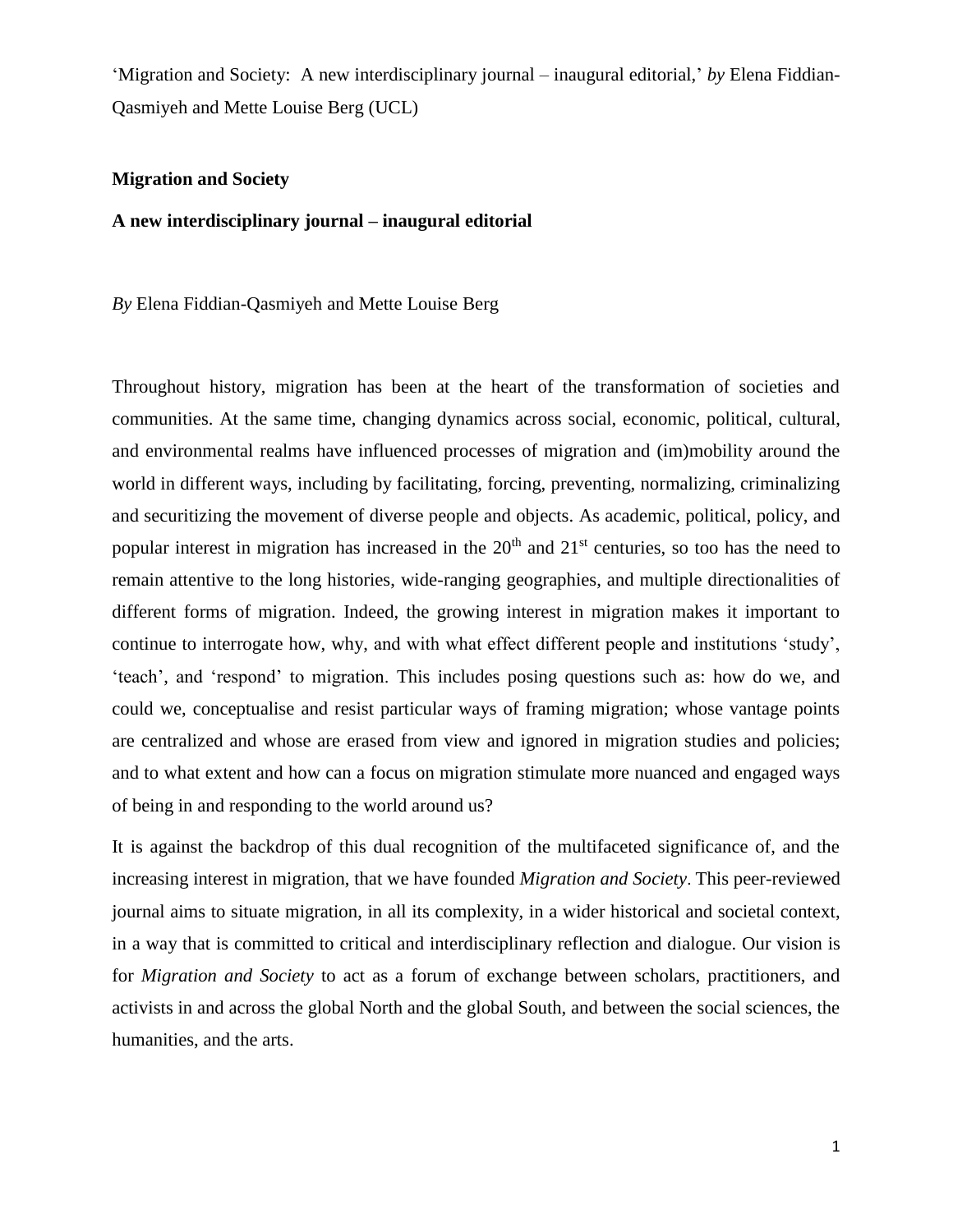Acknowledging and working through the importance of historical and geographical resonances, relationalities, continuities, and discontinuities in processes of migration is particularly important as a means of providing a counterpoint to the tendency in the current historical juncture for migration to be framed through a lens of historical and geographical exceptionalism and a narrative of 'crisis'. Taken together, these work to preclude understanding, two recent examples being the so-called 'European refugee crisis' and the increased securitization of the US-Mexico border in response to the 'migrant caravan'.

In this sense, we view a commitment to exploring the temporalities, spatialities, and materialities of migration and the diverse encounters that arise in, from, and through migration and (im)mobility, as being intimately related to our interest in publishing articles that are grounded in critical theoretical approaches, and attentive to the inequalities, intersecting power structures, and diverse structural barriers that so often prevent people from living meaningful lives around the world. This attentiveness, in turn, is linked with a commitment, moving forward, to working with and through diverse critical theoretical, methodological and conceptual frameworks. This may entail more actively engaging with theorists from across the global South whose work speaks to key debates related to migration (see Fiddian-Qasmiyeh and Daley, 2018). Equally it may entail examining migration and migration encounters through concepts derived from a wide range of social, cultural, and geographical contexts, such as tracing the Arabic etymology and Qur'anic roots of a term such as 'neighbour' (see Fiddian-Qasmiyeh and Qasmiyeh, 2018; and Berg and Fiddian-Qasmiyeh's Introduction to this issue). Engaging with such theorists and concepts may variously complement or push against the largely European and North American roots – in disciplinary, theoretical, and to a large extent empirical sense – of thinkers and concepts which have tended to underpin studies of migration. Whether through active engagement with empirical materials from spaces and places across the global South, through providing a space to listen to the voices, and bear witness to the perceptions and conceptualisations, of diversely positioned migrants and refugees, and/or through working with and through Southern, decolonial, feminist and queer theories, our vision for Migration and Society is to purposefully advance research that resists dehumanizing representations, policies, and institutions.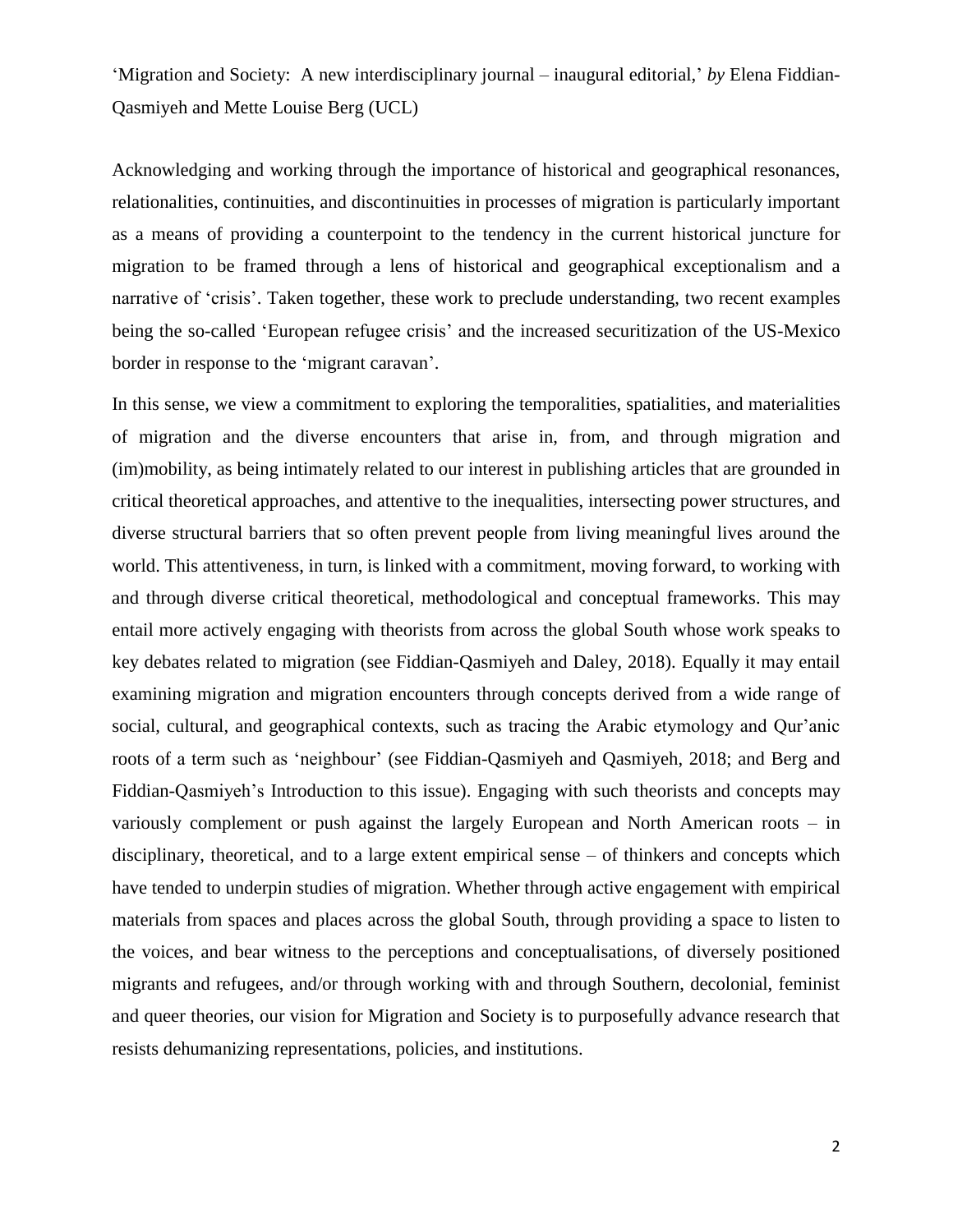Interdisciplinary approaches to research and teaching are, in turn, essential for pursuing a research agenda that grounds migration historically, socially, and geographically. As a central and defining issue of our time, we start from the premise that no singular disciplinary approach is able to fully capture, understand, and explain migration in all its complexity. Indeed, migration and mobility challenge established concepts, categories, and boundaries within and across the social sciences, grounded as they are in 'methodological nationalism' (Wimmer and Glick-Schiller 2003) and a 'sedentarist bias' (Malkki 1995). *Migration and Society* will act as a space to host and foster inter-, cross-, and trans-disciplinary dialogue and reflection on migration and (im)mobility in all its forms and manifestations with the aim of building bridges between the social sciences, the humanities, and the arts; and between those working on migration, diasporas, and mobilities, and those examining processes of settlement, 'integration', and diversity.

In line with the above, we invite submissions to *Migration and Society* that are empirically and theoretically grounded, and take a critical approach to understanding migration. It is our hope that readers will enjoy the theoretically and empirically rich research articles included in this inaugural issue themed on 'Hospitality and hostility towards migrants: global perspectives'. The journal also includes four additional regular sections: People and Places; Reflections; Creative Encounters (edited by Yousif M. Qasmiyeh); and Book Reviews (edited by Agnieszka Kubal and Gunvor Jónsson). These sections provide a space for shorter pieces that reflect on the complexities of studying and teaching migration, as well as focusing on the relationship between scholarship and the policies, politics, and poetics of migration. As of issue 2, the editorial group also includes Johanna Waters; we are delighted that she has joined. We also gratefully acknowledge the support of our distinguished Editorial Board, which comprises eminent scholars and activists from around the world, reflecting the aims and vision of the journal.

Moving forward, each journal issue will include articles of general interest in addition to themed sections. The second issue of *Migration and Society*, to be published in 2019, will feature a themed section guest edited by Annika Lems and Jelena Tošić on 'African-European trajectories of im/mobility: Exploring entanglements of experiences, legacies and regimes of contemporary migration', examining the long-standing and unequal interconnectedness of these two 'neighboring' continents. Our third issue, to be published in 2020, addresses the theme of